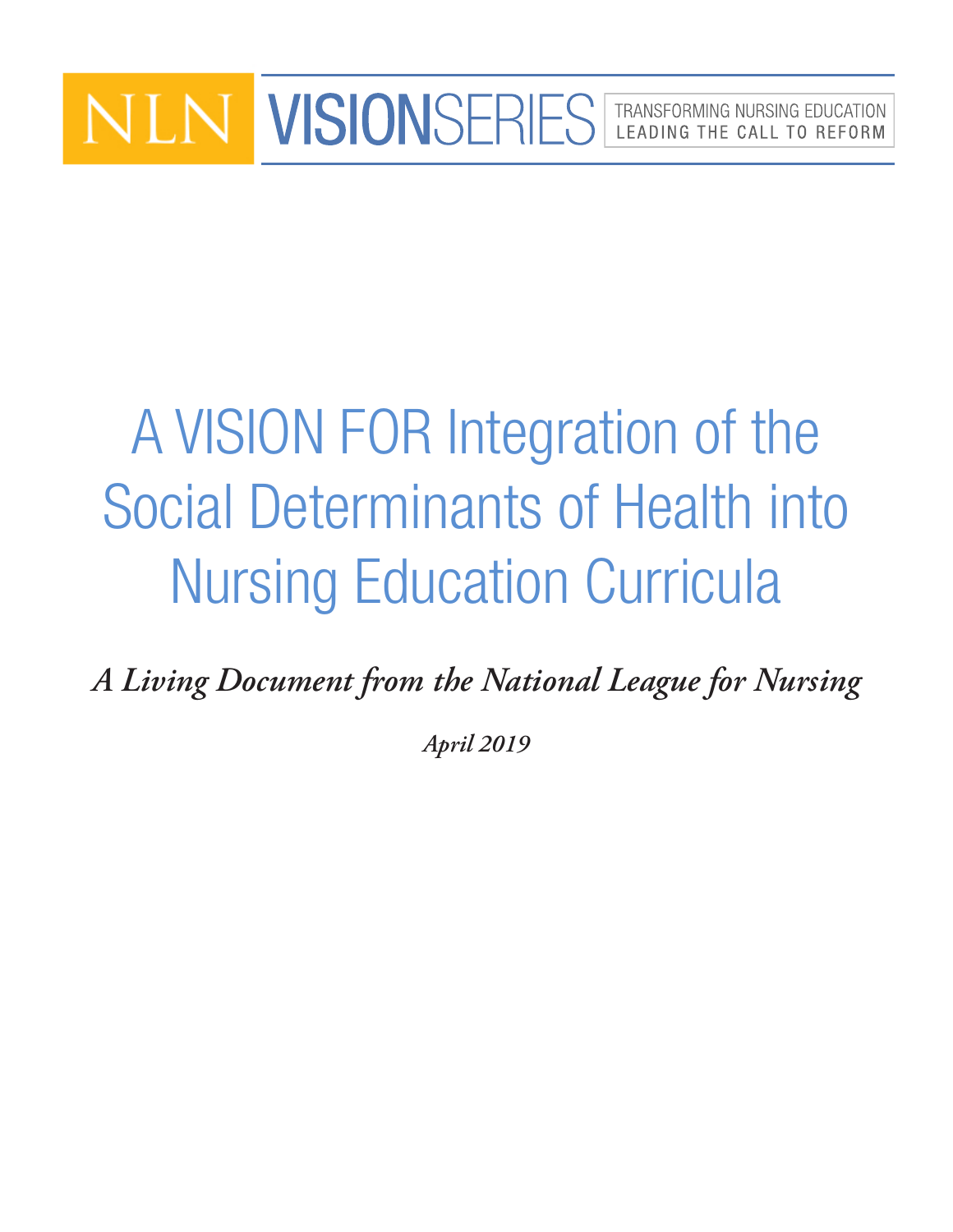# A VISION FOR Integration of the Social Determinants of Health into Nursing Education Curricula

# *A Living Document from the National League for Nursing Board of Governors*

**Mission:** Promote excellence in nursing education to build a strong and diverse nursing workforce to advance the health of the nation and the global community.

Core Values: Caring, Integrity, Diversity, Excellence

### INTRODUCTION

The National League for Nursing (NLN) believes that the Social Determinants of Health (SDH), the conditions in which people live and work – for example, lack of income, inappropriate housing, unsafe workplaces, and scarcity of access to health systems – lead to inequalities within and between countries (World Health Organization [WHO], 2016), shape health in powerful ways, and must be an essential component of health professions education (National Academies of Sciences, Engineering, and Medicine, 2016). Recognizing that our health is determined in large part by access to social and economic opportunities; the resources and supports available in our homes, neighborhoods, and communities; the quality of our education; the physical and emotional safety of our workplaces; the cleanliness and accessibility of our water, food, and air; and the nature of our social interactions and relationships is essential to achieving the NLN mission.

Currently, the SDH are not well integrated into undergraduate and graduate nursing education (Tilden, Cox, Moore, & Naylor, 2018). As a result, the emerging nursing workforce may not be prepared to assess SDH, assist patients, families, and communities to make the choices that lead to good health, and fully appreciate the impact of SDH on health, social justice, and health equity. In the context of the NLN's core values of caring, integrity, diversity, and excellence, the NLN maintains that to limit attention to the SDH discounts the most fundamental assumptions about nursing, the nurse's responsibility to safe, high quality care, and nursing's unwavering commitment to health equity and reduction of health disparities.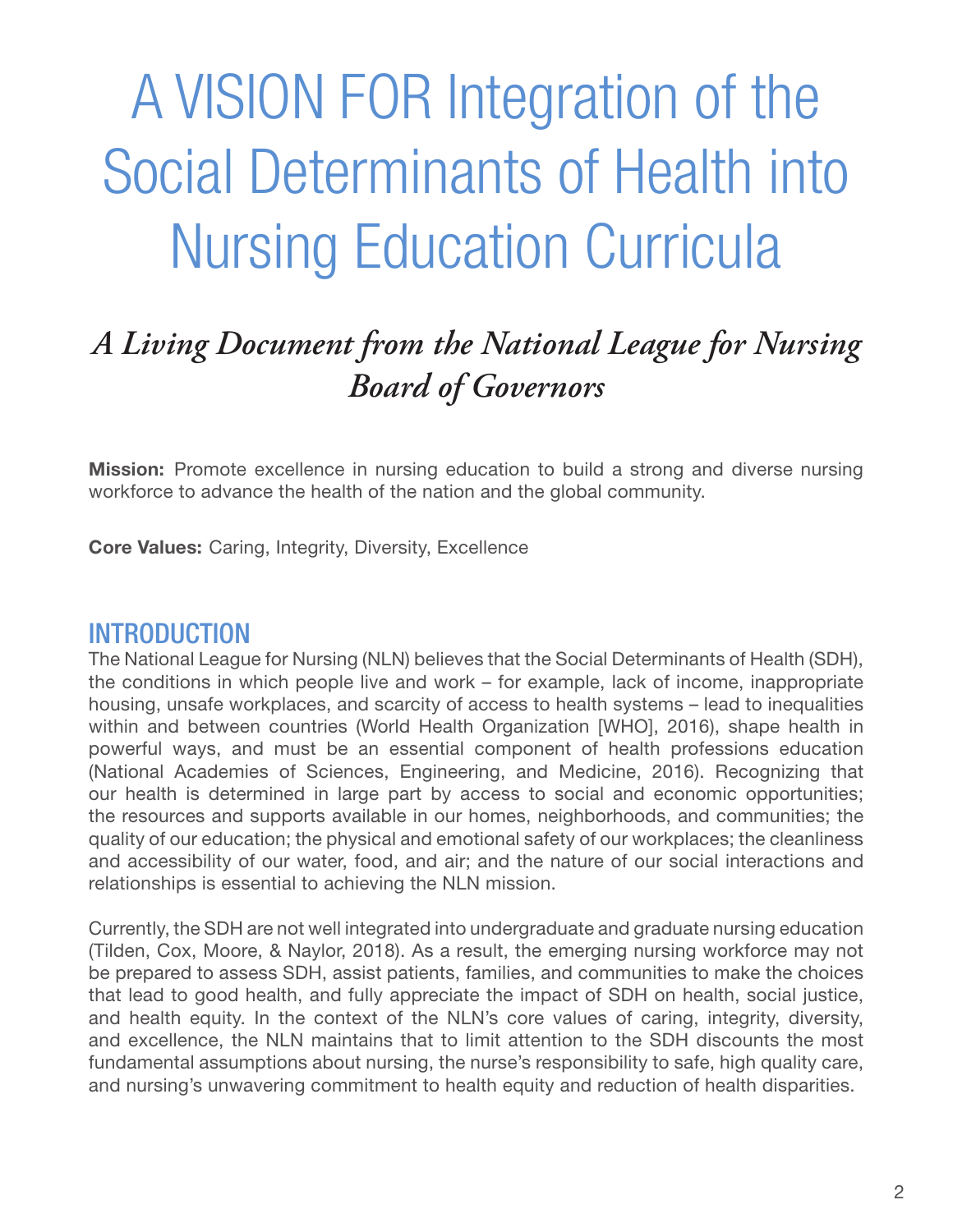# BACKGROUND

Over the past decade the social determinants of health have been a major focus of national and international organizations committed to addressing the impact of socioeconomic status, environment, education, adequate housing, and food insecurity on health and wellbeing. Health professions education that addresses and acts on the SDH is integral to this commitment.

- › Not only did the WHO Commission on Social Determinants of Health define the SDH (WHO, 2016), it also, through analysis of evidence, concluded that the inadequate health of some individuals and groups is due to inequities determined by unequal distribution of power, income, goods, and services. The WHO report suggested that for nations to reduce health disparities and achieve health equity, SDH must be addressed across populations and health care systems. WHO (2019) identified the SDH as one of its six priority areas and clearly stated that educating the health care workforce to understand and implement strategies to address SDH is a fundamental requirement of health professions education.
- › In 2014 the Robert Wood Johnson Foundation (RWJF) launched a national agenda to improve health, well-being, and equity in America, to build a culture of health where everyone in every community has a fair and just opportunity for health and well-being, not limited to traditional health indicators (RWJF, 2019). Recognizing not only that health care is critically important, but that certain factors, such as quality of schools, affordability and stability of housing, access to good jobs with fair pay, and the safety of neighborhoods, are essential to keeping individuals and communities healthy, the RWJF brought national attention to the SDH and the need to re-frame community partnerships to achieve health equity and social justice.
- › An underlying premise of Healthy People 2020 is that addressing the SDH is crucial to improve population health, eliminate health disparities, and meet its overarching goals. To achieve health equity and eliminate disparities, the framework of Healthy People 2020 (US Department of Health and Human Services, n.d.) affirms that the SDH are, in part, responsible for the unequal and avoidable differences in health status within and between communities. Selection of the SDH as a leading Healthy People 2020 health topic recognizes the critical role of home, school, workplace, neighborhood, and community in improving health.
- › The American Hospital Association released two white papers (AHA, 2019) examining the current authority and flexibility to address social determinants of health in both the Medicare and Medicaid programs. This is a timely shift, initiated by the Centers for Medicare and Medicaid services to support benefits that assist individuals to remain in the community (e.g., meals, weight management program, telemonitoring services). These opportunities for innovation in funding specifically address the SDH and signify a growing awareness by policy makers of their significance in influencing health and health status.

### THE SOCIAL DETERMINANTS OF HEALTH AND NURSING EDUCATION

Based on this national and international call to more fully integrate the SDH into health professions education, nurse educators, teaching in both graduate and undergraduate programs, are faced with the urgent need to design curricula that provide a better understanding of the root causes that contribute to an individual's health, the reasons health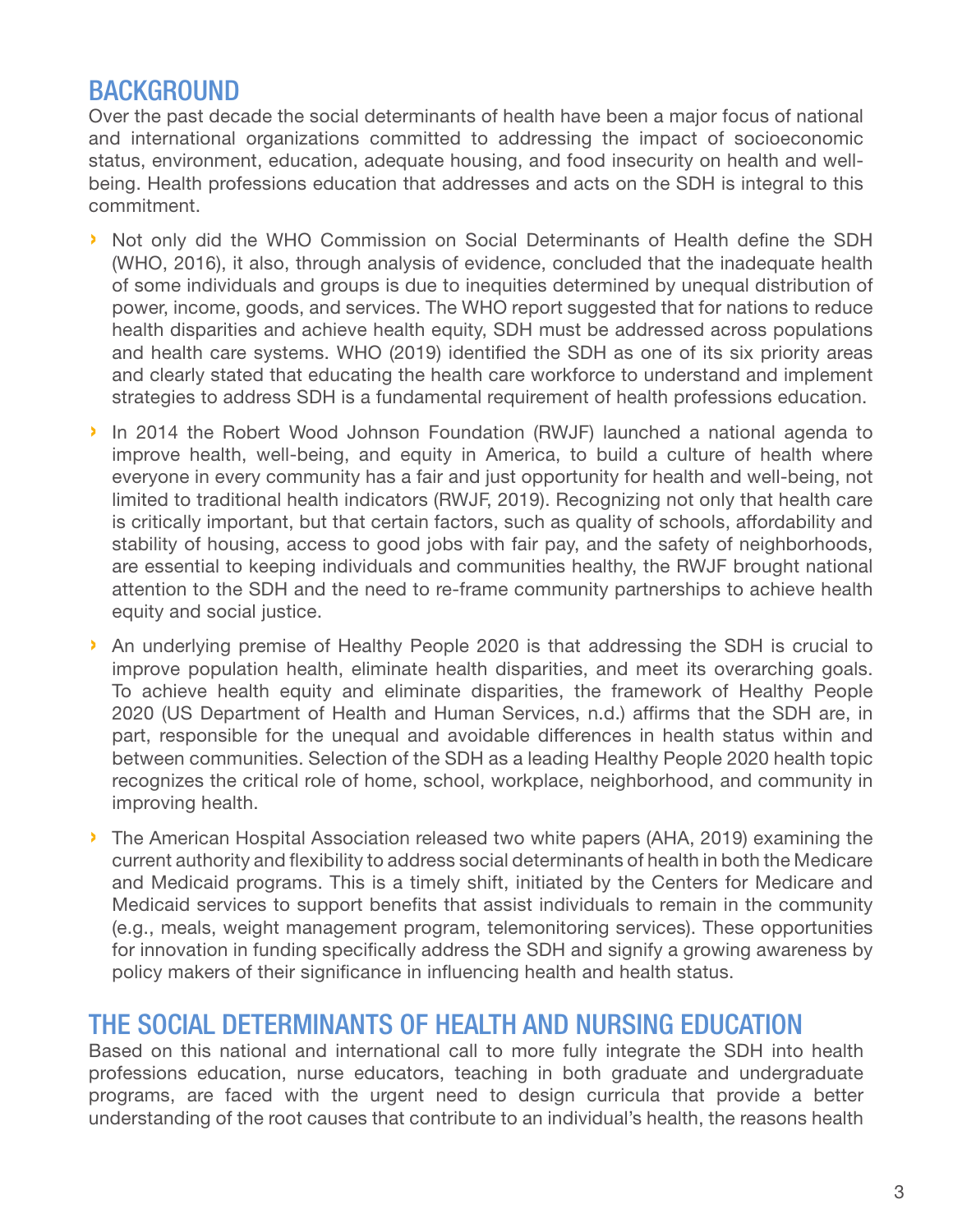disparities exist, and how health equity is achieved by all people regardless of socioeconomic status. Such an undertaking would be a commitment to nursing's social mission to advocate for social justice and health equity.

#### Redefining Health

Although data vary, significant indicators suggest that social, behavioral, and environmental factors account for 75 percent of population health (Centers for Disease Control and Prevention, 2014) and up to 60 percent of health outcomes, with medical care contributing only 10 percent to 20 percent (Tilden et al., 2018). The SDH have been labeled "the causes of the causes" (Braveman & Gottlieb, 2014). As such, assessment and management of the SDH are considered to be essential competencies for the health professions (Morone, 2017; Schroeder, Malone, McCabe, & Lipman, 2018) in the 21st century.

Introduced early in the nursing curriculum, health is traditionally described as not merely the absence of disease, but as a state of physical, mental, and social well-being (WHO, 2019). However, the education of health professionals is traditionally anchored in an acute, episodic model of health care delivery (Frenk et al., 2010). Within the traditional context, health and disease are closely aligned.

Health professionals today are encouraged to examine the issue of SDH and determine if curricula address factors that fundamentally impact the health and well-being of persons, communities, or populations. Assessment of external factors that contribute to health is often overlooked, with a focus on the SDH often relegated to community health courses, rather than understood as fundamental to health, found across the lifespan, and endemic to a wide variety of health care settings and populations.

#### Addressing Health Inequities

Failing to intentionally integrate the SDH throughout a program of learning and limiting exposure to newly developed tools and guidelines for assessment have unintended consequences. Graduates of health professional programs lack a full understanding of the science of health and the socioeconomic and environmental factors that significantly influence health inequities and health outcomes. Unequal quality of health care for vulnerable populations, resulting from exposure to poverty, environmental toxins, food insecurity, and financial hardship, leads to the disproportionate distribution of disease, particularly across ethnicities (Francis, DePriest, Wilson, & Gross, 2018). Implicit bias, racial anxiety, and stereotypic threat are factors leading to health disparities and significant contributors to health inequities (Institute of Medicine, 2002; Sullivan, 2004). Location, for example zip codes (Neirenberg, 2018), and societal and cultural conditions negatively affect the health of minorities and other vulnerable groups (Green et al., 2007; Matthew, 2015).

Social determinant modeling, which is essentially reductionist and can lead to false conclusions, is also a contributor to potential bias. "Researchers tell us that methodologically, social determinants are treated as singular issues or variables such as race/ethnicity, education, income, poverty, housing, and neighborhood. These variables may be scaled and aggregated numerically (i.e., the higher the number the more likely one will have a poor health outcome) or treated individually in regression models to see which variables are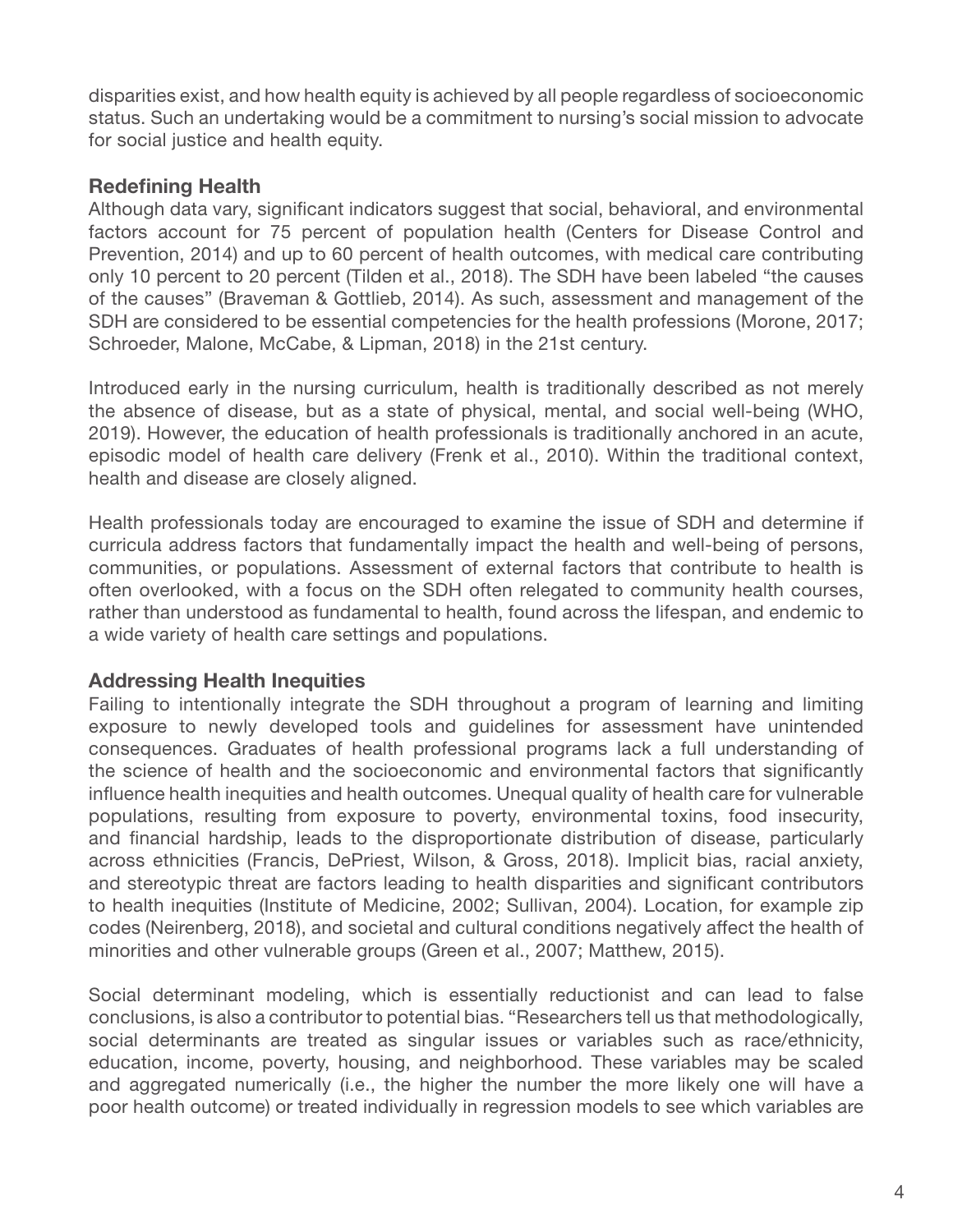stronger compared to others. All too often they warn us that, because income (i.e., poverty) is stronger than race, race will be thrown out of the model with the scientific conclusion that income, not race, is what is significant. We can see the policy implications that will most likely lead to what subsequently will get prioritized. Thus, initiatives will target social strata rather than racial/ethnic communities" (Alexander, 2019, p. 69).

A compelling need exists to address the unequal distribution of access to health and quality health care, reduce explicit and implicit biases among health professionals, and avoid stereotyping certain races and populations as the sole recipients of adverse, social, and environmental indicators throughout health professions education. Nurse educators have a responsibly to assist students to reframe their understanding of the SDH, recognizing that bias and stigmatization contribute to health disparities and that health issues related to the SDH are not a choice, but rather the direct result of exposure to disparate financial, social, and environmental conditions.

#### Relating Nursing's Social Mission to the SDH

From the days when Lillian Wald, an early NLN founder, worked among immigrant populations in the Lower East Side of New York, nurses have acknowledged and addressed social and economic barriers that lead to health disparities and have played a key role in community health promotion (Kub, Kulbok, Minor, & Merrill, 2017). This commitment to social justice and health equity is closely rooted in the profession's ethical foundations and in nursing's advocacy for vulnerable populations that bear the disproportional burden of disease, morbidity, and mortality related to socioeconomic and environmental factors (Perry, Willis, Peterson, & Grace, 2017). Nursing education has always included a strong focus on professional identify, ethical formation, and the profession's societal mission. Linking this discussion with attention to the social determinants of health and their strong connection to health outcomes has the potential to enhance graduates' understanding of their moral responsibility for societal good, for advocacy for comprehensive access to care and wellbeing, and for decreasing health disparities.

## CALL FOR ACTION

Health is inextricably linked to the social, economic, environmental, political, and cultural forces that shape the world around us. The NLN believes that the SDH should be integrated throughout graduate and undergraduate nursing courses and not isolated in communitybased courses. The need is to be intentional about integration. Assessment of SDH, along with physical, cultural, and functional assessment of patients, families, and communities, is an essential competency for graduates. Moreover, aligning the SDH to courses focused on professional identity, ethical formation, and the profession's social mission is needed to foster advocacy and an appreciation by students and graduates of nursing's moral responsibility to health equity and social justice.

Over the past year the NLN has focused its [Advancing Care Excellence](http://www.nln.org/professional-development-programs/teaching-resources/advancing-care-excellence-series) series on the special needs of children, a vulnerable population whose health is significantly impacted by social and economic factors. With funding from the [Hearst Foundations,](https://www.hearstfdn.org/) the NLN expanded the series to include **ACE.P** (Advancing Care Excellence for Pediatrics) and offers resources that highlight the effects of SDH on children and their families in community settings. Resources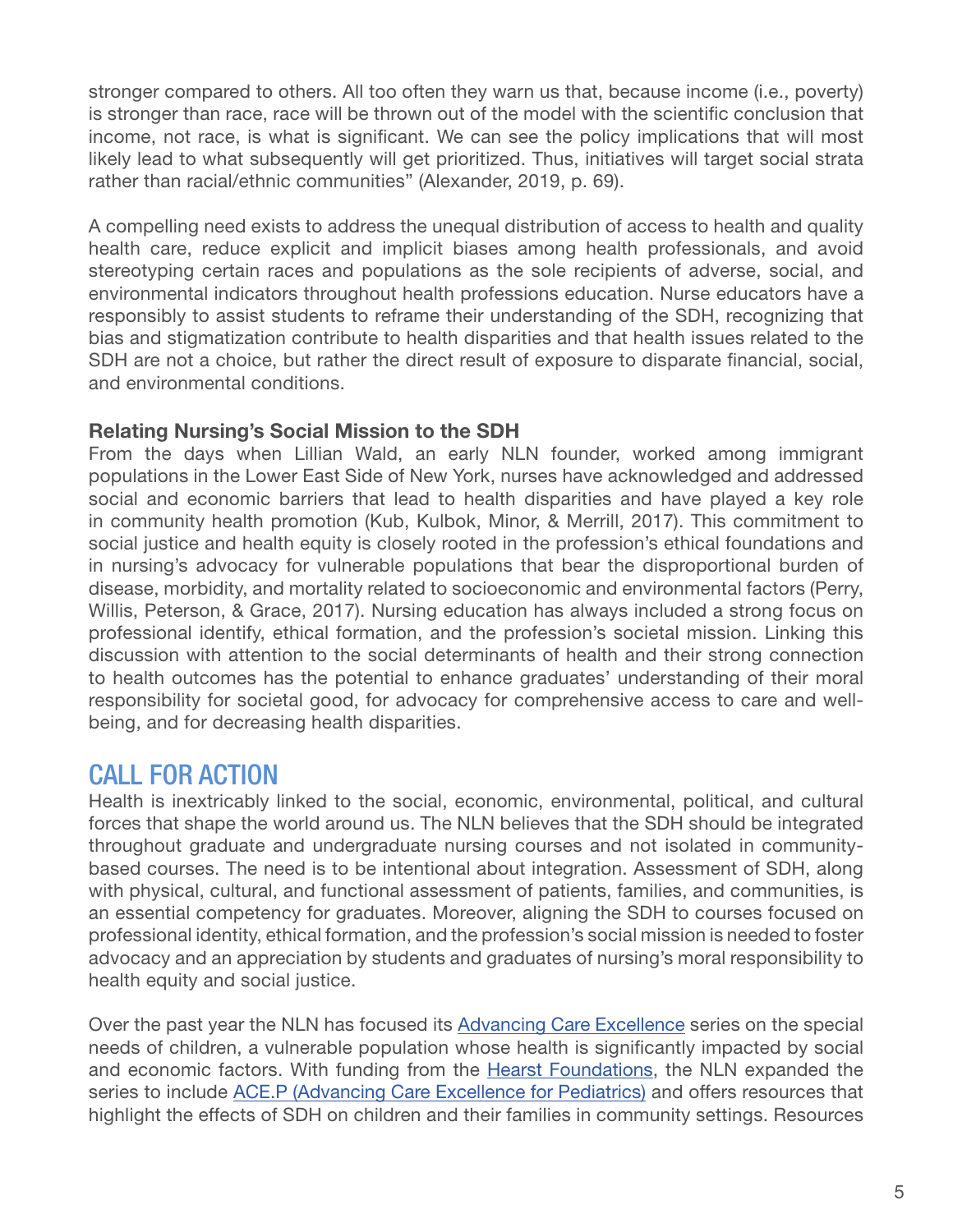offered by the NLN include compelling teaching strategies and simulation unfolding cases as well as a toolkit for faculty related to the effect of SDH on children. The NLN partnered with experts to develop the toolkit, [Pediatric Adversity and Early Brain Development: A Toolkit](http://www.nln.org/professional-development-programs/teaching-resources/ace-p/pediatric-adversity-and-early-brain-development-a-toolkit-for-the-integration-of-social-determinants-of-health-into-curricula)  [for Integration of the SDH,](http://www.nln.org/professional-development-programs/teaching-resources/ace-p/pediatric-adversity-and-early-brain-development-a-toolkit-for-the-integration-of-social-determinants-of-health-into-curricula) which offers a concise way for faculty to learn about pediatric adversity and how it aligns with the SDH. This interactive resource provides teacher-ready experiences as well as ideas for innovative teaching approaches to incorporate this content into existing curricula in meaningful ways.

### **CONCLUSION**

The NLN believes that health, wellness, and disease start in the places where we live, work, play, pray, and age. Our path to health starts from the moment we are born. The NLN knows that nursing has a commitment to social justice and equity. Failure to assess for SDH and address interventions to mitigate their impact is counter to who nurses are and the profession's fundamental social mission. Based on this belief, the NLN maintains that the SDH need to be integrated in undergraduate and graduate nursing courses. In this way graduates of nursing programs will be positioned to actualize an inclusive approach to health delivery and live the mission of the NLN and the profession's commitment to advocacy, social justice, and health equity.

# RECOMMENDATIONS

#### For Faculty

- › Utilize the [NLN toolkit](http://www.nln.org/professional-development-programs/teaching-resources/ace-p/pediatric-adversity-and-early-brain-development-a-toolkit-for-the-integration-of-social-determinants-of-health-into-curricula) to provide evidence-based approaches to teaching/learning strategies related to the SDH.
- › Raise students' consciousness about SDH, how to develop an inclusive understanding of the SDH, and how recognizing the shared impact of the SDH on health and wellness leads to new perspectives related to differences and mitigates bias and racism.
- › Create partnerships with community agencies to provide experiences that intentionally expose students to address the impact of SDH on patients, families and communities.
- › Thread SDH education throughout the program of learning in varied educational settings (e.g., classroom, clinical settings, and simulation-learning environments).
- › Be intentional about providing opportunities for students to assess and implement actions to address SDH in a variety of health care settings.
- › Develop curricula that strengthen the links between SDH, health equity, and nursing's social mission.

#### For Leadership in Nursing Programs

› Engage faculty and staff in conversations directed toward addressing explicit and implicit bias related to SDH to foster a more inclusive understanding of the SDH and their effects on health and wellness.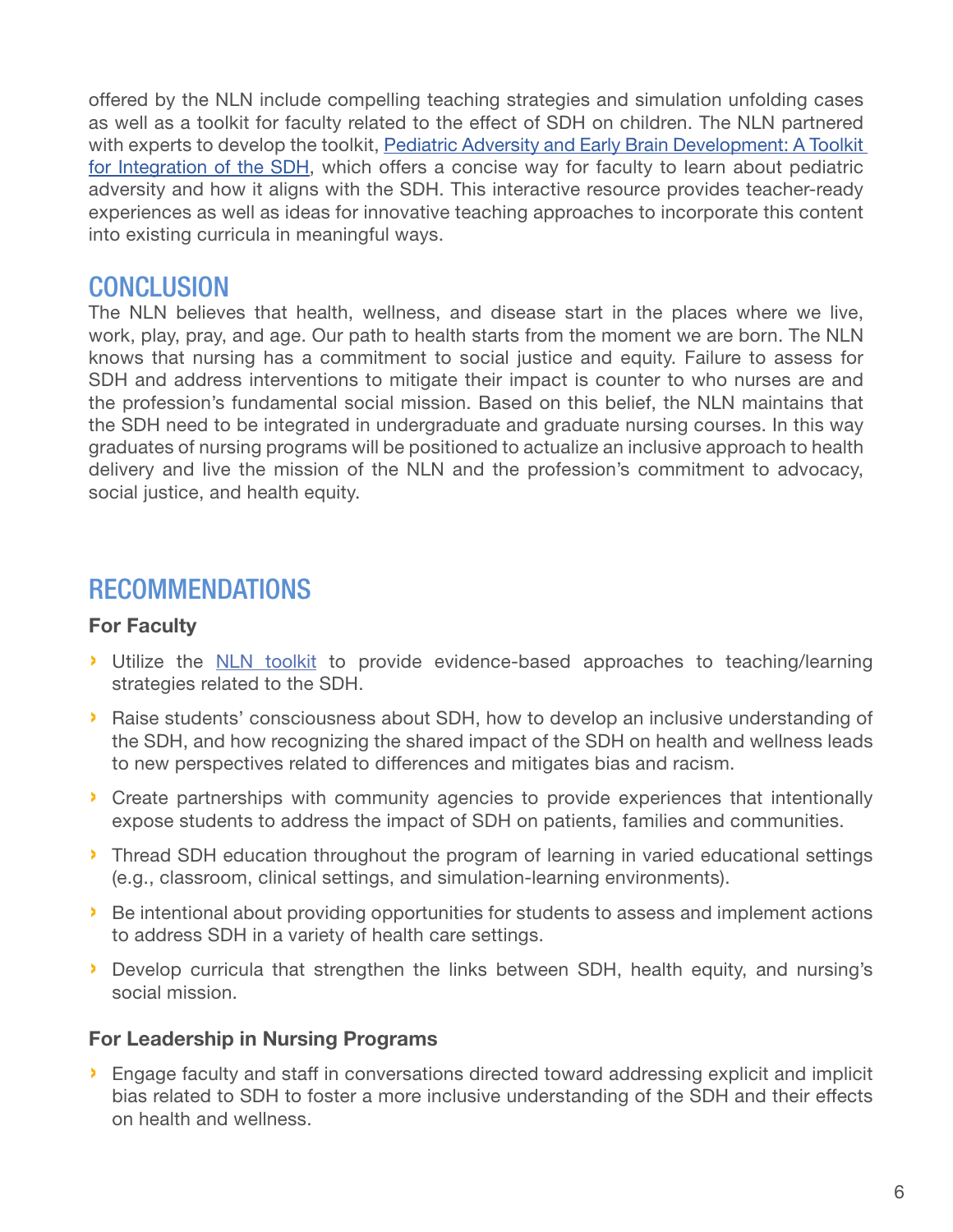- › Encourage faculty to co-create new narratives around health and wellness, to include dialogue that makes the case, for example, for the link between housing and health, livable wages and health equity, and access to resources and health disparities.
- › Provide faculty development opportunities to prepare faculty to co-create and implement educational experiences related to assessment and intervention to decrease the impact of SDH.
- › Maximize educational capacity by establishing partnerships with practice colleagues and the community around innovative curriculum design to build collaborative initiatives that address SDH.
- › Support institutional and faculty research that examines the effect of the SDH on patient outcomes and the way students link the SDH to nursing's social mission and health equity.

#### For the National League for Nursing

- › Provide professional development programs to prepare faculty to integrate SDH content and learning experiences across the curriculum in a wide variety of practice settings.
- › Continue to develop faculty resources and model curricula for undergraduate and graduate programs to intentionally integrate the SDH.
- › Support research for intervention, replication, and multisite studies to identify best practices and evidence-based strategies to foster and sustain the SDH in academic environments and to determine outcomes related to the integration of the SDH in schools and nursing.
- › Work with policy makers and leading national and international organizations to foster a greater understanding of SDH and their significant impact on health outcomes, health equity, and social justice.

# **REFERENCES**

Alexander, G. R. (2019). The adjacent possible [President's Message]. *Nursing Education Perspectives, 41(2)*, 69. doi: 10.1097/01.NEP.0000000000000478

American Hospital Association. (2019). Social determinants in Medicare and Medicaid white papers. Retrieved from https://www.aha.org/guidesreports/2019-01-09-social-determinants-medicare-andmedicaid-white-papers

Braveman, P., & Gottlieb, L. (2014). The social determinants of health; It's time to consider the causes of the causes. *Public Health Report, 129(Suppl 2)*, 19-31.

Centers for Disease Control and Prevention. (2014). NCHHSTP social determinants of health. Retrieved from https://www.cdc.gov/nchhstp/socialdeterminants/faq.html#b

Francis, L., DePriest, K., Wilson, M., & Gross, D. (2018). Child poverty, toxic stress, and social determinants of health: Screening and care coordination. *The Online Journal of Issues in Nursing, 23(3)*. Retrieved from http://ojin.nursingworld.org/MainMenuCategories/ANAMarketplace/ANAPeriodicals/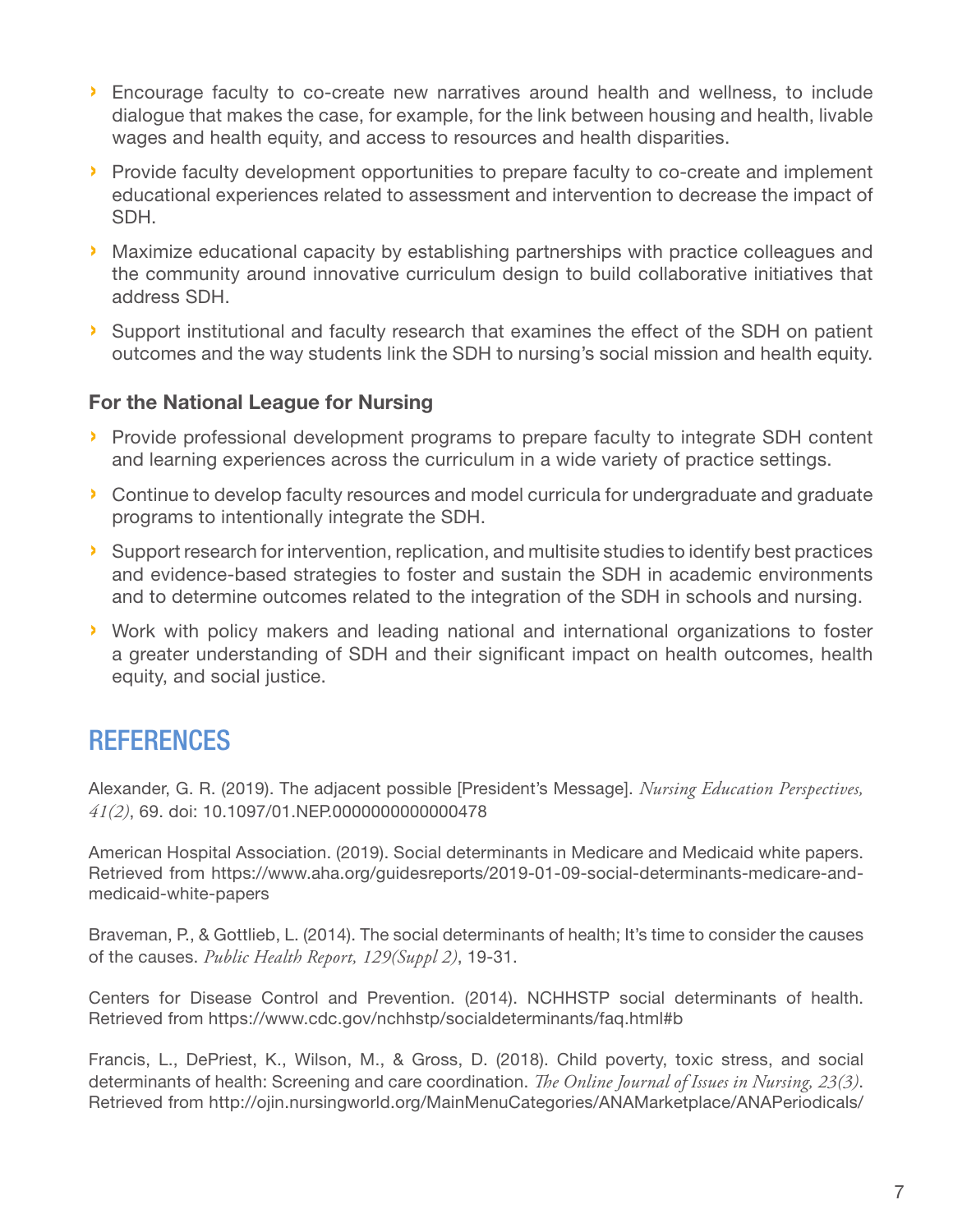OJIN/TableofContents/Vol-23-2018/No3-Sept-2018/Child-Poverty-Toxic-Stress-SDOH-Screening-Care.html

Frenk, J., Bhutta, Z.A., Cohen, J., Crisp, N., Evans, T., Fineberg, H., … Serwadda, D. (2010). Health professionals for a new century: Transforming education to strengthen health systems in an interdependent world. *The Lancet, 376,* 1923-1958.

Green, A. R., Carney, D. R., Pallin, D. H., Ngo, L. H., Raymond, K. L., Lezzoni, L.I., & Banaji, M. R. (2007). Implicit bias among physicians and its prediction of thrombolysis decisions for black and white patients. *Society of General Internal Medicine, 22*, 1231-1238. doi: 10.1007/s11606-007-0258-5

Institute of Medicine. (2002). *Unequal treatment: Confronting racial and ethnic disparities in health care.* Retrieved from http://www.nationalacademies.org/hmd/Reports/2002/Unequal-Treatment-Confronting-Racial-and-Ethnic-Disparities-in-Health-Care.aspx

Kub, J. E., Kulbok, P. A., Minor, S., & Merrill, J. A. (2017). Increasing the capacity of public health nursing to strengthen the public health infrastructure and to promote and protect the health of communities and populations. *Nursing Outlook, 65(5)*, 661-664. doi: 10.1016/j.outlook.2017.08.009

Matthew, D.B. (2015). *Just medicine: A cure for racial inequality in American Health care*. New York, NY: New York University Press.

Morone, J. (2017). An integrative review of social determinants of health assessment and screening tools used in pediatrics. *Journal of Pediatric Nursing, 37, 22-28*. doi: 10.1016/j.pedn.2017.08.022 National Academies of Sciences, Engineering, and Medicine. 2016. A framework for educating health professionals to address the social determinants of health. Washington, DC: National Academies Press.

Neirenberg, A. A. (2018). Zip codes are more predictive than diagnosis codes. *Psychiatric Annals, 48(3)* 130-130.

Perry, D., Willis, D. G., Peterson, K. S., & Grace, P. J. (2017). Exercising nursing essential and effective freedom in behalf of social justice: A humanizing model. *Advances in Nursing Science, 40(3),* 244-262. doi: 10.1097/ANS.0000000000000151

Robert Wood Johnson Foundation (RWJF). (2019). Building a culture of health. Retrieved from https:// www.rwjf.org/en/how-we-work/building-a-culture-of-health.html

Schroeder, K., Malone, S. K., McCabe, E., & Lipman, T. (2018). Addressing the social determinants of health: A call to action for school nurses. *Journal of School Nursing, 34(3)*, 182-191.

Sullivan, L. W. (2004). *Missing Persons: Minorities in the Health Professions, A Report of the Sullivan Commission on Diversity in the Healthcare Workforce.* Retrieved from http://health-equity.lib.umd. edu/40/1/Sullivan\_Final\_Report\_000.pdf

Tilden, V. P., Cox, K. S., Moore, J. E., & Naylor, M.D. (2018). Strategic partnerships to address adverse social determinants of health: Redefining health care. *Nursing Outlook, 66(3),* 233-236. doi:10.1016/j. outlook.2018.03.002

US Department of Health and Human Services. (n.d.). *Healthy People 2020 framework.* Retrieved from https://www.healthypeople.gov/sites/default/files/HP2020Framework.pdf